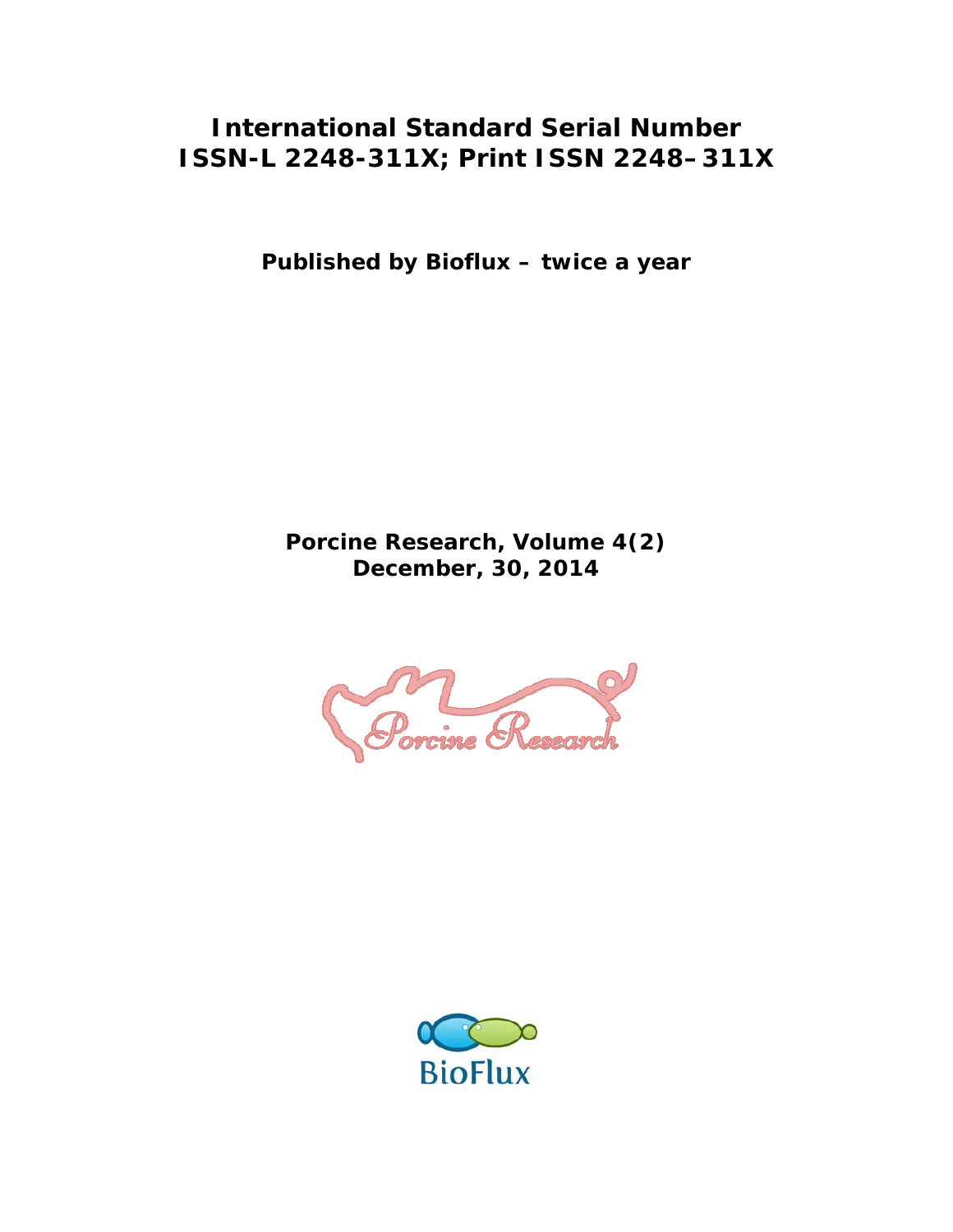# **ABOUT "PORCINE RESEARCH"**

Porcine Research is a peer-reviewed journal. Each published article was independently seen before by two scientific reviewers and at least one lingvist. The journal covers all the fields of porcine research (structure, function, evolution, ecology, taxonomy) and swine husbandry (applied biology, legislation, meat production technology, or biotechnology).

Porcine Research is a good opportunity for you to publish your original research, review, opinion, essay or short communication, both printed and online, color, open access. The journal will be disseminated on a very large scale with the help of various international databases. Peer-review policy: single blind peer-review is used.

## **EDITORIAL BOARD**

**Editor-in-Chief**  Botha Miklos, Bioflux SRL, Cluj-Napoca (Romania)

#### **Honorary Editors**

Buys Nadine, K. U. Leuven (Belgium) Spincemaille Geert, Rattlerow Seghers (Belgium) Vlaic Augustin, USAMV Cluj, Cluj-Napoca (Romania)

#### **Editors**

Caisîn Larisa, The State Agrarian Univ.of Moldova, Chișinău (Rep.of Moldova) Ichim Oana, Zoo Tech Group, Cluj-Napoca (Romania) Kataria Anil Kumar, Rajasthan Univ. of Vet. and Anim. Sci., Bikaner (India) Kim Serra, Independent researcher (USA) Papatsiros Vassilis, University of Thessaly (Greece) Păcală Nicolae, USAMVBT, Timisoara (Romania) Petrescu-Mag Ioan Valentin, USAMV Cluj, Cluj-Napoca (Romania) Sima Nicusor Flaviu, USAMV Cluj, Cluj-Napoca (Romania) Șuteu Mihai, Independent researcher, Cluj-Napoca (Romania) Wavreille Jose, Waloon Agricultural Research Centre (Belgium).

#### **Scientific Reviewers**

Georgescu Bogdan, USAMV Cluj-Napoca (Romania) Hettig Andrea, Independent researcher, Cluj-Napoca (Romania) Oroian Ioan, USAMV Cluj, Cluj-Napoca (Romania) Păsărin Benone, USAMV Iasi, Iasi (Romania) Hoha Gabriel, USAMV Iasi, Iasi (Romania).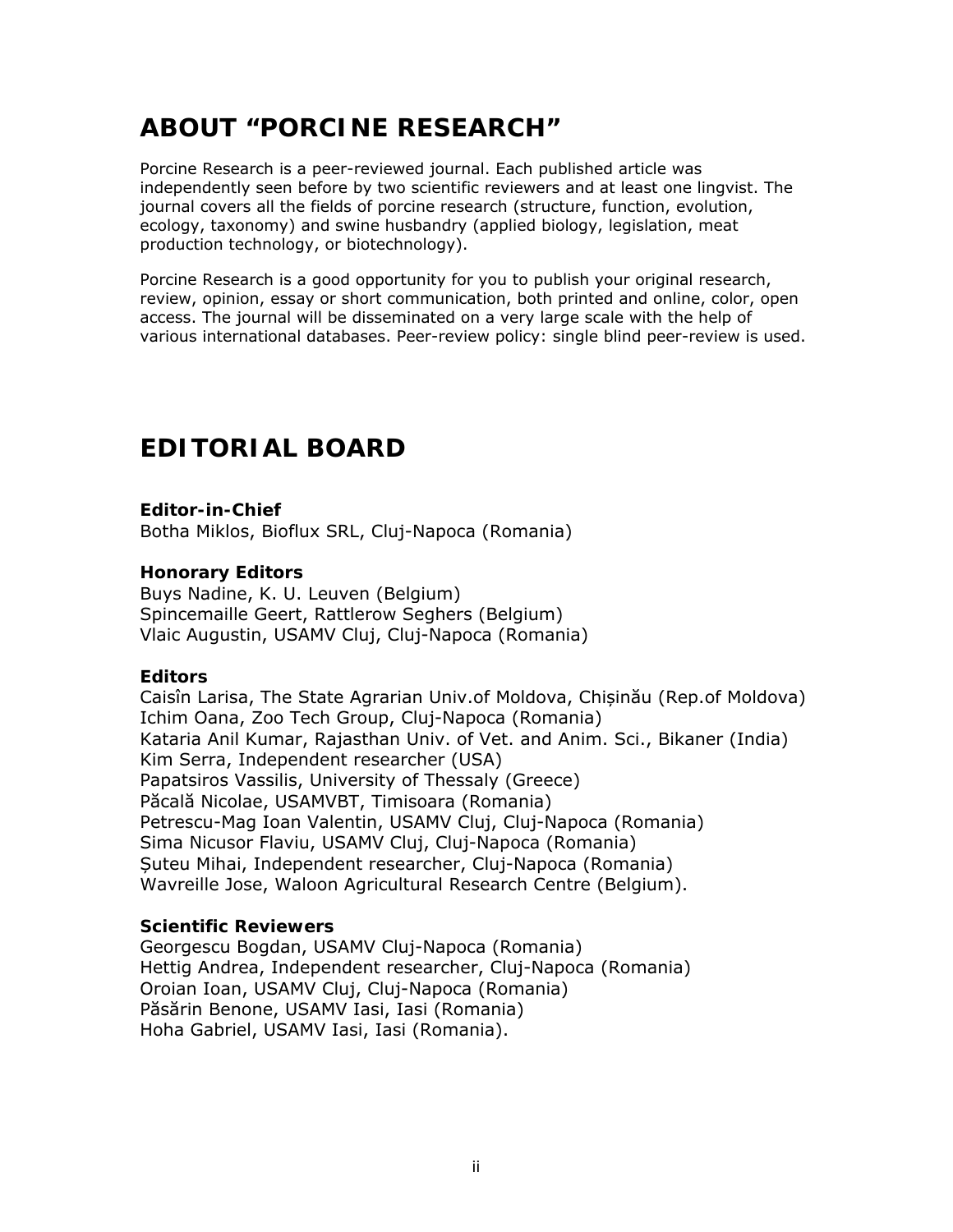### **Abstracting and Indexes**

ISI Web of Knowledge (via Zoological Record and CABI) Thomson Reuters - Master Journal List (via Zoological Record) Zoological Record and its ION (Index to Organism Name) CAB Abstracts Global Health CAB Direct (CABI's own Platform) DIMDI Dialog Datastar Ovid LinkSolver NLM Catalog (NCBI) Ulrich's Periodicals Directory Serials Solutions and many others.

#### **Zoological Record (part of Biosis)**

ION contains the organism names related data gathered from the scientific literature for Thomson Reuters' *[Zoological Record®](http://www.thomsonreuters.com/products_services/science/science_products/scholarly_research_analysis/research_discovery/zoological_record)* database. Viruses, bacteria and plant names will be added from other Thomson Reuters databases such as *[BIOSIS Previews](http://www.thomsonreuters.com/products_services/science/science_products/scholarly_research_analysis/research_discovery/biosis_previews)[®](http://www.thomsonreuters.com/products_services/science/science_products/scholarly_research_analysis/research_discovery/biosis_previews)* and *[Biological Abstracts®](http://www.thomsonreuters.com/products_services/science/science_products/scholarly_research_analysis/research_discovery/biological_abstracts).*





Ulrich's™ is the most comprehensive knowledgebase of print and electronic serials data available and features in-depth coverage for more than 300,000 serials from 90,000 publishers covering 950 subject areas and 200 languages. This unmatched resource powers the Ulrich's™ Global Serials Intelligence services. For more than 75 years, librarians and researchers have trusted Ulrich's™ as the authoritative serials resource for unbiased information about journals, magazines, newspapers, and other periodicals around the world. The Ulrich's dedicated data managers perform ongoing research and publisher outreach to ensure the most current, multi-faceted view of the scope, availability, and quality of serials resources.





CABI is a not-for-profit international organization that improves people's lives by providing information and applying scientific expertise to solve problems in agriculture and the environment. Their mission and direction is influenced by their member countries who help guide the activities they undertake. These include scientific publishing, development projects and research, and microbial services.

 2010 marked 100 years of CABI. Since its beginnings as an entomological committee in 1910, it then developed into a Commonwealth organization before becoming a truly international service in agricultural information, pest identification and biological control in the mid 1980s.